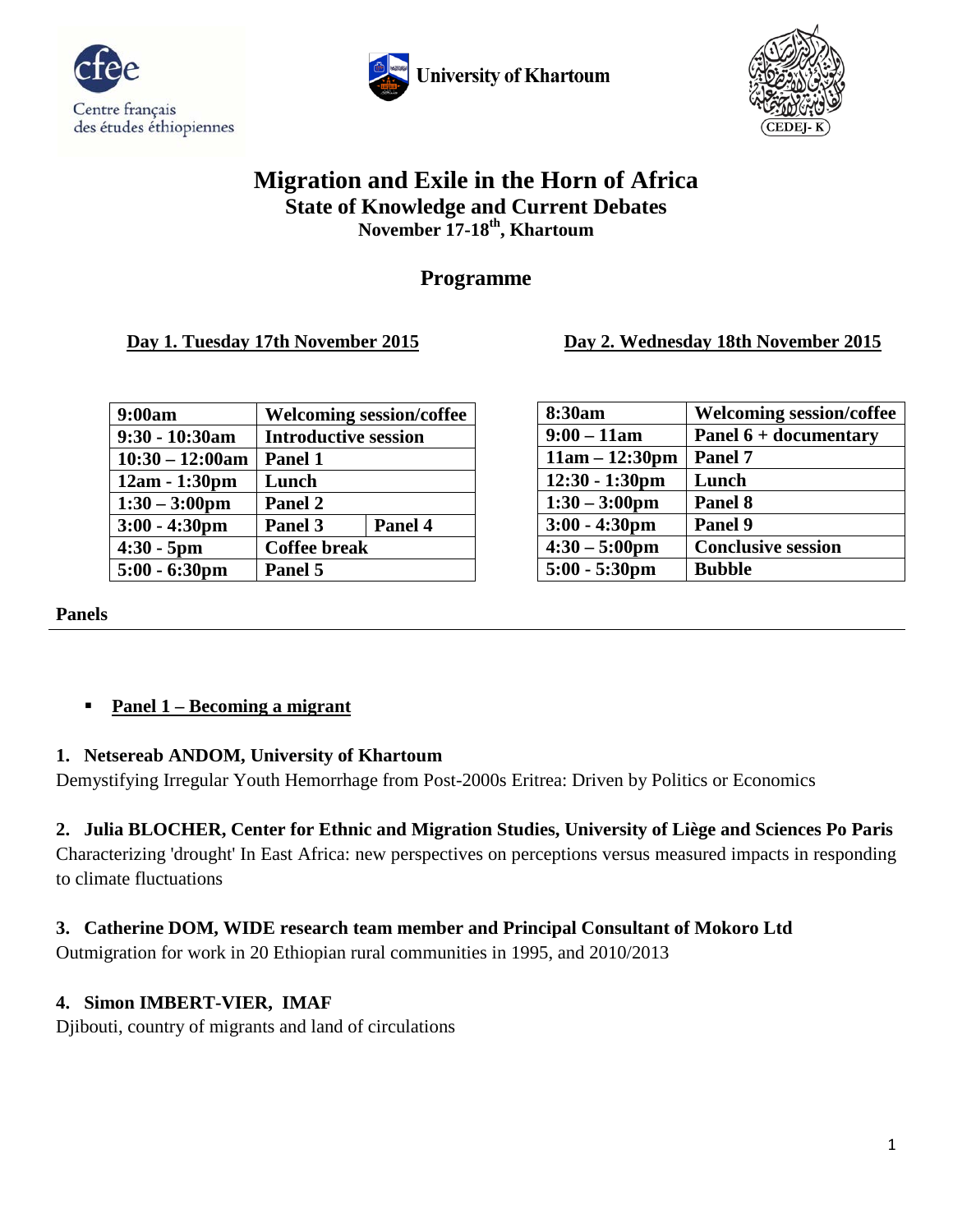





### **Panel 2 – Travel routes and wanderings, shifting pathways**

#### **5. Thomas OSMOND, CFEE**

Turks in Ethiopia/Ethiopians in Turkey: Exploring the Local/Global Dynamics of Current Migrations Between Asia Minor and the Horn of Africa

### **6. Samia TECLE, Masters in Environmental Studies, York University**

The Exodus Continues: Exploring the Changing Routes, Destinations and Experiences of New Eritrean Refugees

**Panels 3 and 5 – Migratory Policies : Rights, Limitations, Repatriations, governance**

### **7. Gaïm KIBREAB**, **Prof South Bank University London**

Outsourcing of Migration Control in the EU and the Future of Asylum in the Horn of Africa

### **8. Pauline BRUCKER, Phd candidate at Sciences Po, CEDEJ Cairo**

We are refugees: Sudanese contestations of asylum policies in Egypt and Israel

#### **9. Fesseha Berhe GEBREGERGIS**, **Mekelle University, CFEE**

Irregular Migration, Forced Return and Reintegration of Deportees: The Case of Tigray, Northern Ethiopia

## **10. Cristiano D'ORSI, Post-Doctoral Fellow at the Centre for Human Rights, Faculty of Law, University of Pretoria**

Refugees from East Africa and Israel: a tormented relationship

#### **11. Mehdi LABZAE, Université Paris 1 – CESSP**

State-sponsored migrations in Ethiopia: A Derg resettlement village, thirty years later

## **12. Clara LECADET, EHESS Laboratoire d'Anthropologie Urbaine, and Medareshaw Tafesse MELKAMU**

The expulsion of Ethiopian workers from Saudi Arabia (2013-2014): the management of a humanitarian and political crisis

## **13. Elena VEZZADINI, CNRS**

What is my country?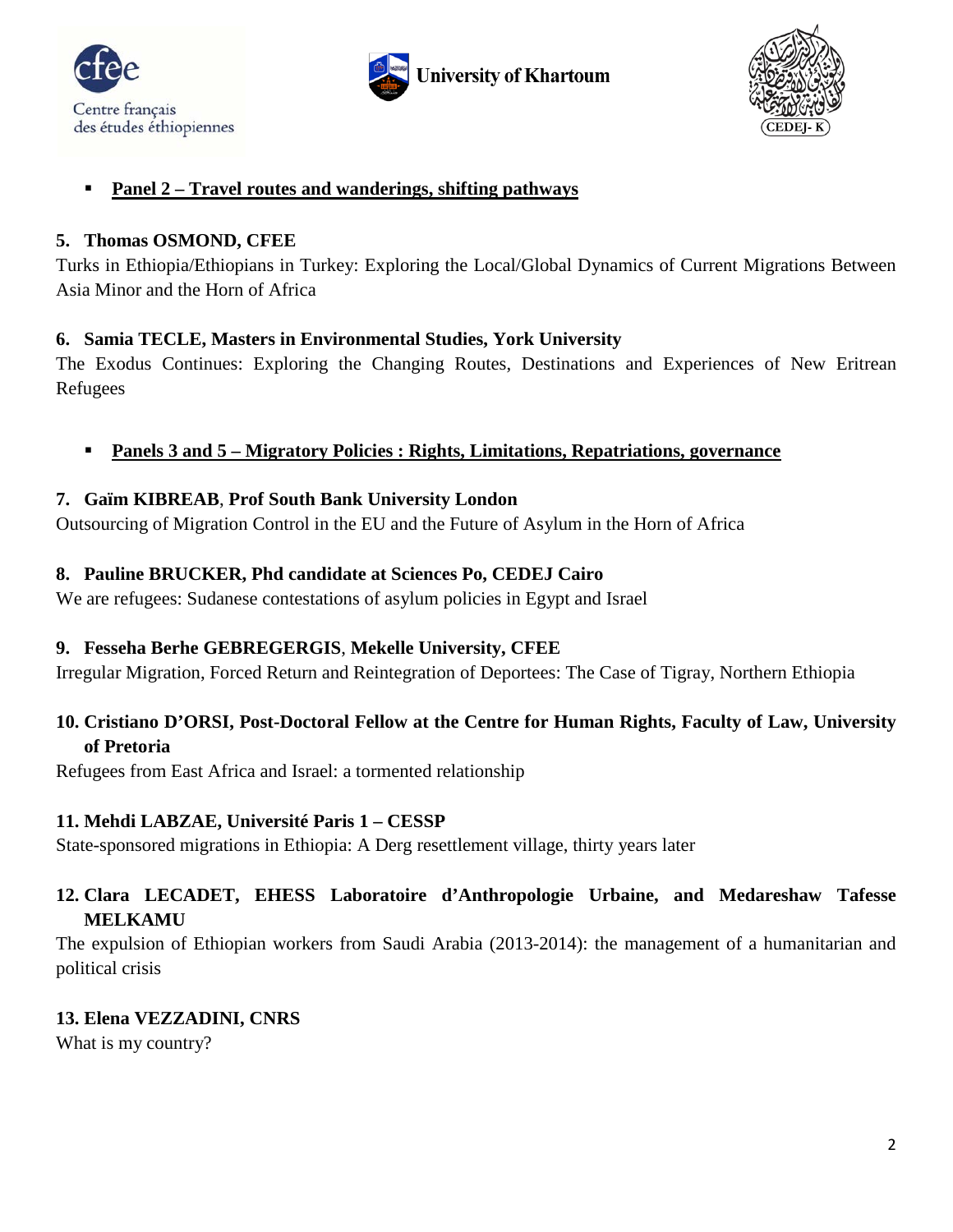





#### **Panel 4 – Transnational economic connexions**

## **14. CHIRE, TAMRU, ISMAEL**, **University of Djibouti, Paris 8 University, CERD Djibouti**

Domestic work and immigration of the Ethiopian and Somalian youth in the Republic of Djibouti

#### **15. Marion GUILLAUME, Senior Project Manager at Samuel Hall Consulting**

Local economic integration as a transitional solution? Across-border case study in Kenya and Somalia

#### **16. Ibtissam SATTI, University of Khartoum**

Females in the Borderlands: The Livelihood of Ethiopian Females in Kassala Town

### **17. Griet STEEL, Utrecht University**

Transnational migration and online entrepreneurship in the city of Khartoum, Sudan

**Panel 6 – Migratory experience : ebbs and flows in the evolution of individual and group identity**

### **18. Rania EL RAJJI, MSF Spain**

Torture as a price for migration

## **19. Katarzyna GRABSKA, IHEID/CEDEJ**

Migratory trajectories of adolescence: aspirations, desires and being stuck

## **20. Mohamed TAHIR, Ahlia University**

Cultural effects of the migratory experience of the Beja

## **21. Azza YACOUB, SOAS London**

The quest for health as a barometer of the social distinctions of Southerners in Khartoum

**Documentary** "Time to look at girls: migrants in Bangladesh and Ethiopia", by Katarzyna Grabska, Nicoletta del Franco and Marina de Regt.

### **Panel 7 "Egypt": Migration from the Horn of Africa to Egypt as a transit or destination country (Centre for Migration and Refugee Studies CMRS, the American University in Cairo AUC, Egypt)**

## **23. Maysa AYOUB, CMRS AUC**

Livelihoods and Protection of Refugees from the Horn of Africa in Egypt: Finding Durable Solutions